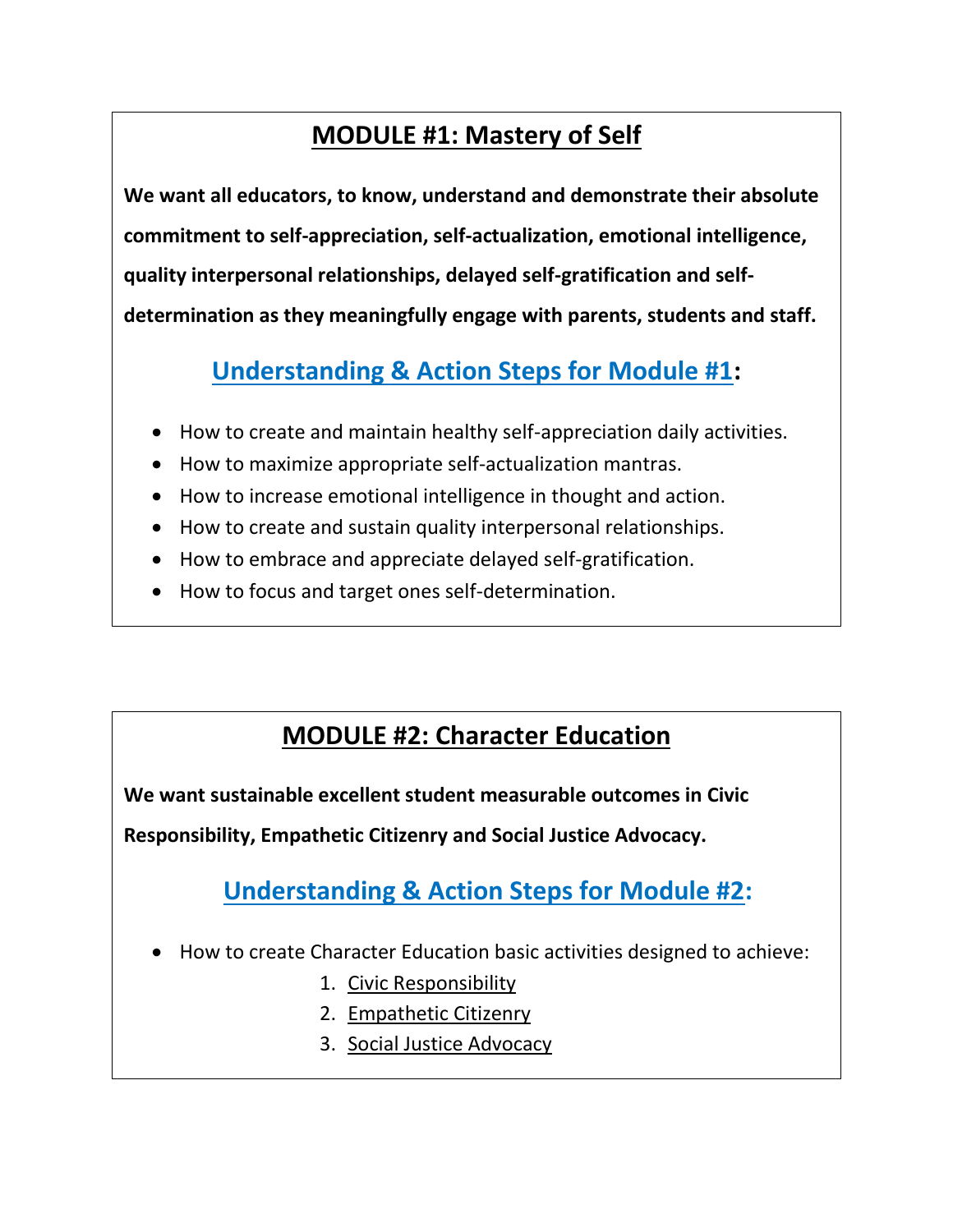## **MODULE #3: Parental Ownership**

**We want sustainable, significant and meaningful parental ownership as "gasoline" involvement at home, in classroom(s), the school building, the district, and community.**

# **Understanding & Action Steps for Module #3:**

- How to initiate meaningful and sustainable parental involvement as "gasoline" value in the classroom.
- How to make in school parent/teacher "ownership" conferences more effective.
- How to execute twenty-five (25) parent/teacher conferences *per week* for the entire school year.
- How to create a "parental volunteer web" of meaningful support both inside and outside of the classroom.
- A "parental volunteer web" is created in the following manner.
- How to create monthly parent "College and Career" events for grades pre-k-12.
- How to be an effective liaison advocate for parent resources in the community.
- How to make safe, appropriate and approved dual teacher parent home visits.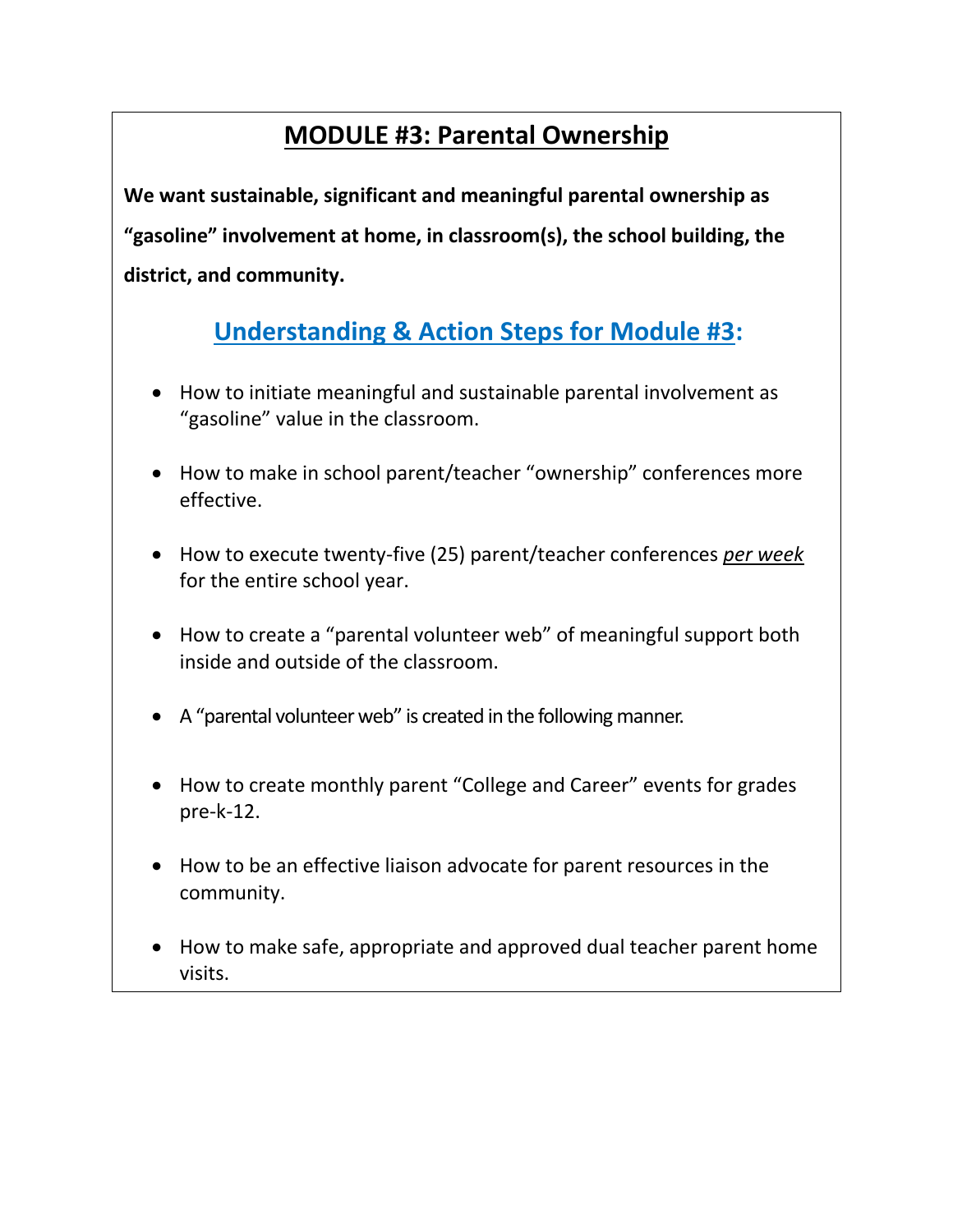# **MODULE #4: Data… Data… Data…**

**We want all staff engaged in productive and meaningful professional development through data analysis, experiential knowledge and constructive "truth seeking and telling."**

# **Understanding & Action Steps for Module** *#4***:**

- How to create weekly "mini" data progress reports. (Academics, attendance, and decrease in discipline, detentions, suspensions etc.)
- How to sustain building level analysis of the data progress reports.
- How to create desire and acceptance for the truth as represented in the data progress reports.
- How to create and sustain resolution action steps for evidence based needed improvement.
- How to create meaningful On-line district and building level professional development.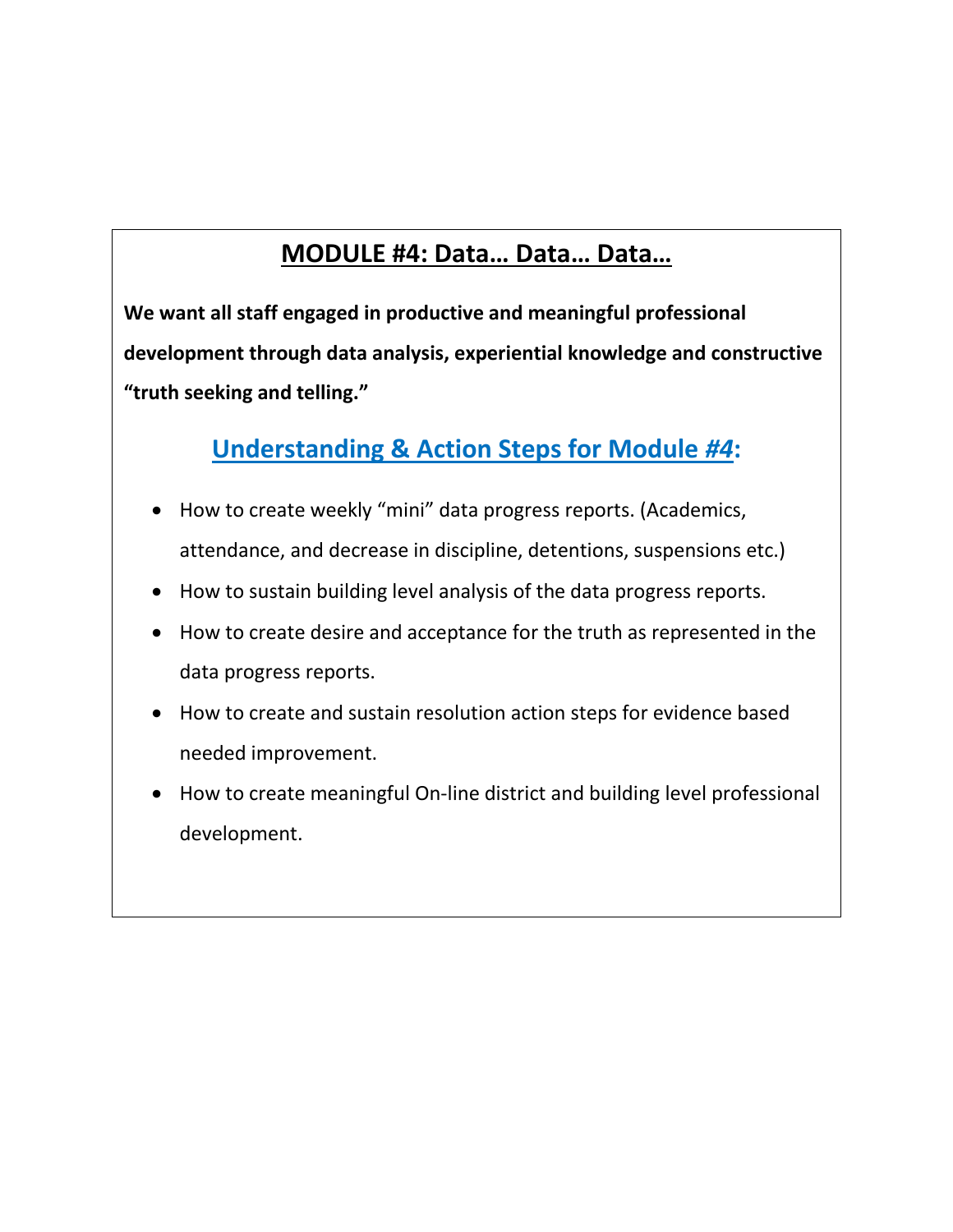## **MODULE #5: Team Building**

**We want building level action teams designed to study, create, and execute building level goals and objectives utilizing consensus building predicated on evidence.** 

### **Understanding & Action Steps for Module #5:**

- How to create effective and sustainable building level action teams to identify goals and objectives in specific areas such as academics, school safety, building culture, expectation and consequence programs, award programs, etc.
- How to sustain meaningful monthly action meeting(s) value, outputs, successes and needed continued goal(s) and objective(s) work with subcommittees.
- How to concretely engage all staff to participate and be in the knowledge of all planned goal activities with the building level action teams.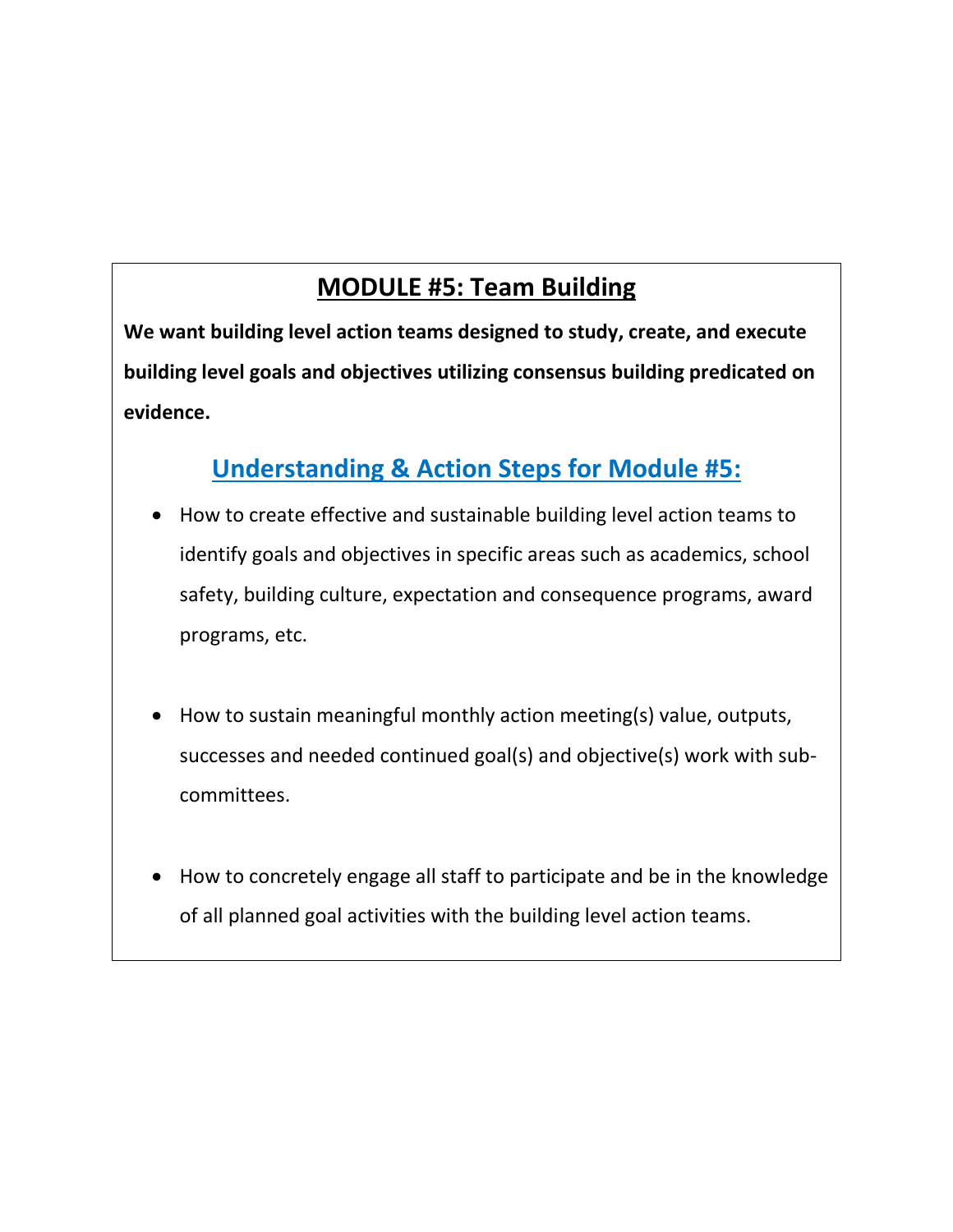# **MODULE #6: Symbiotic Relationships**

- **1. We want professional staff demonstrating teaching excellence through symbiotic developed relationships with parents and students.**
- **2. We want professional staff teaching in knowledge and understanding of multi-grade effective group teaching; meeting students at their academic need(s) and skill abilities regardless of educational support classifications such as Individual Education Plans.** *All STUDENTS ARE IMPORTANT***!**

## **Understanding & Action Steps for Module #6:**

- How to engage students in non-academic relationship building activities.
- How to create effective and sustainable student classroom team building.
- How to create meaningful student "show and share" interpersonal relationships.
- How to safely and appropriately engage all parents/students at home from IPhone Apps and other computer programs.
- How to create effective student academic grouping with minimal teacher involvement.
- How to execute twenty-five (25) parent/teacher conferences *per week* for the entire school year.
- How to create a "parental connection web" of meaningful support both inside and outside of the classroom.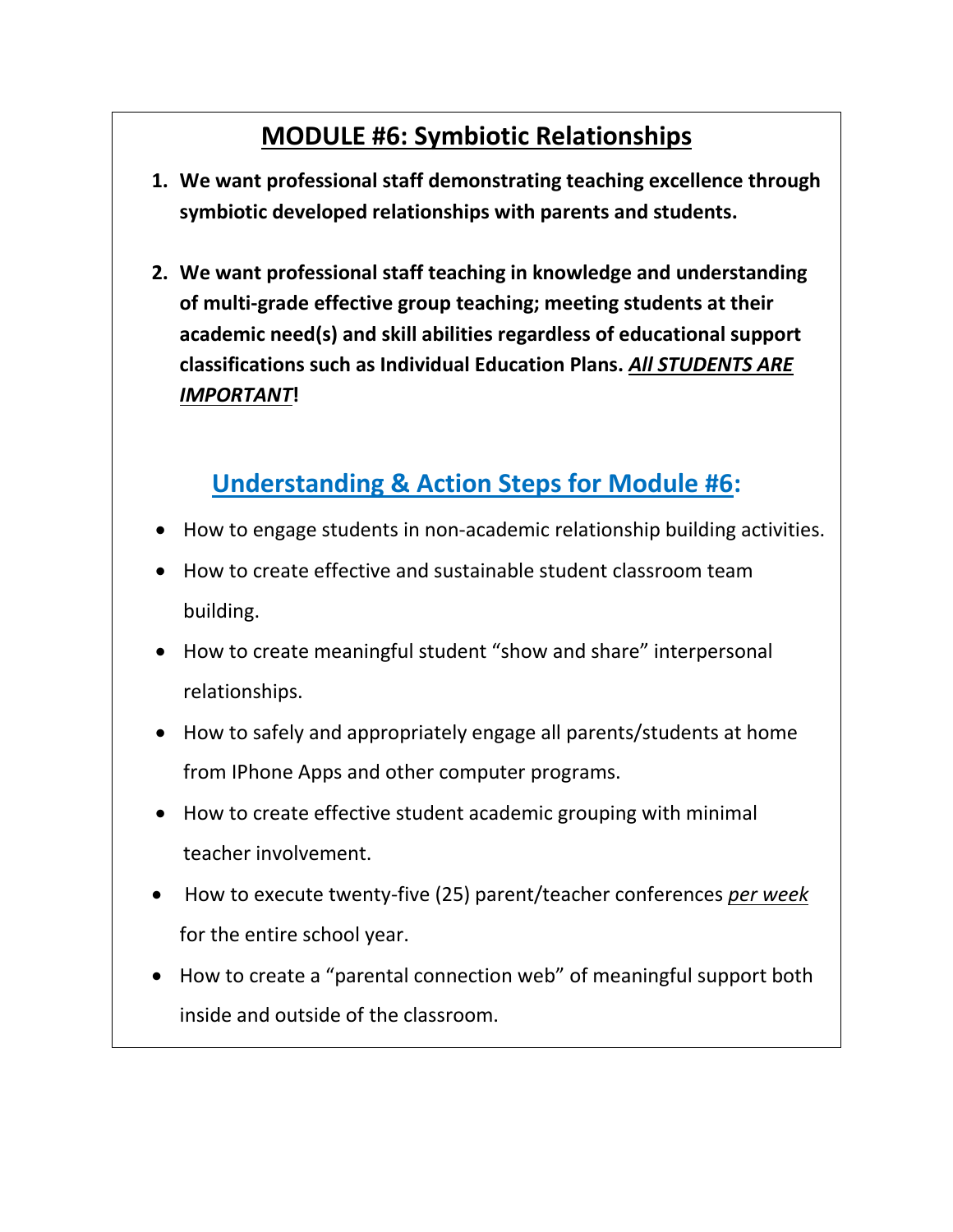# **MODULE #7: "Oil Lubricant" Leadership**

**Teachers often desire building level and district office administrators to make a paradigm-shift from "leadership-by title" to demonstrating leadership metaphorically as the school's** *"oil-lubricant"* **resources for parents, students, and teachers to meaningfully collaborate to help elucidate beneficial processes and achieve planned objectives, goals and outcomes.**

### **Understanding & Action Steps for Module #7:**

 How to ask a teacher to assist in the development and maintenance of effective and sustainable "*Oil-Lubricant*" administrative resources that allow parents, students and teachers to meet the planned goals and objectives of the district and school building.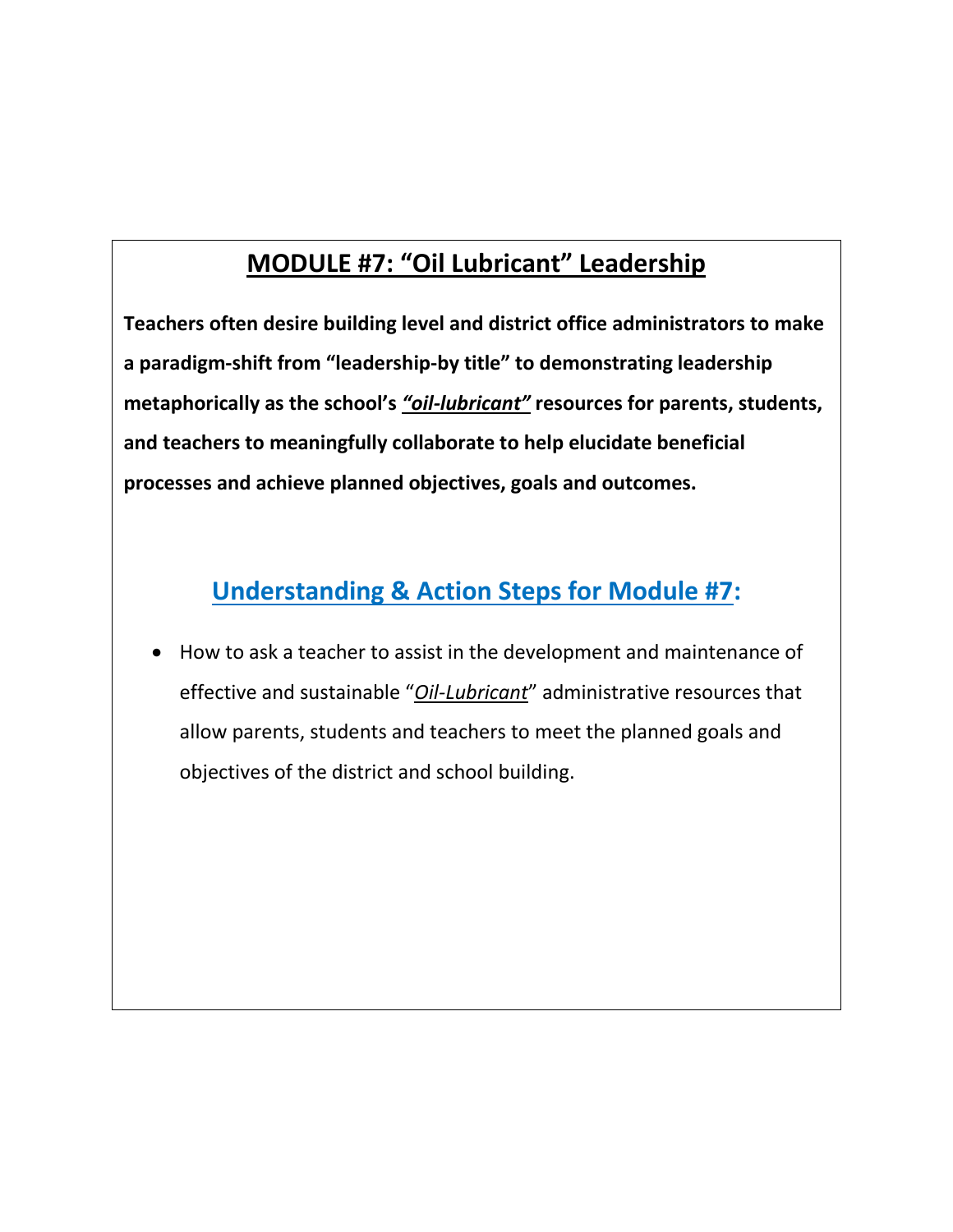## **MODULE #8: Vision & Leadership "Pitfalls"**

- **1. We want the Board of Education and Superintendent of Schools to establish an annually** *UPDATED* **vision statement with operational mission goals and objectives for the entire District School System.**
- **2. We want the Board of Education and Superintendent of Schools to know, understand and demonstrate the role of governance as it specifically relates to the school district's policies, contracts, practices and Education Law(s).**
- **3. We want the Board of Education and Superintendent of Schools to metaphorically represent the** *"engine"* **and** *"wheels"* **of the educational automobile system; defining and moving all planned district vision, mission and goals for all parents, students, staff and community forward.**

### *Understanding & Action Steps for Module* **#8:**

- How to create a meaningful and achievable District Vision Statement with operational mission goal(s) and objective(s) on a detailed baseline achievement schedule.
- How to develop the ten (10) most important and influential district policies that each Board of Education member and Superintendent of Schools will know, understand and demonstrate in their policy decision making roles.
- How to develop the five (5) most important questions that each Board of Education member and Superintendent of Schools MUST ask before voting on any contract proposal.
- How to develop a continuum process for Board of Education members and the Superintendent of Schools to know, understand and demonstrate effective governance by articulating the necessity for, and utilization of, basic Education and Municipal Law(s).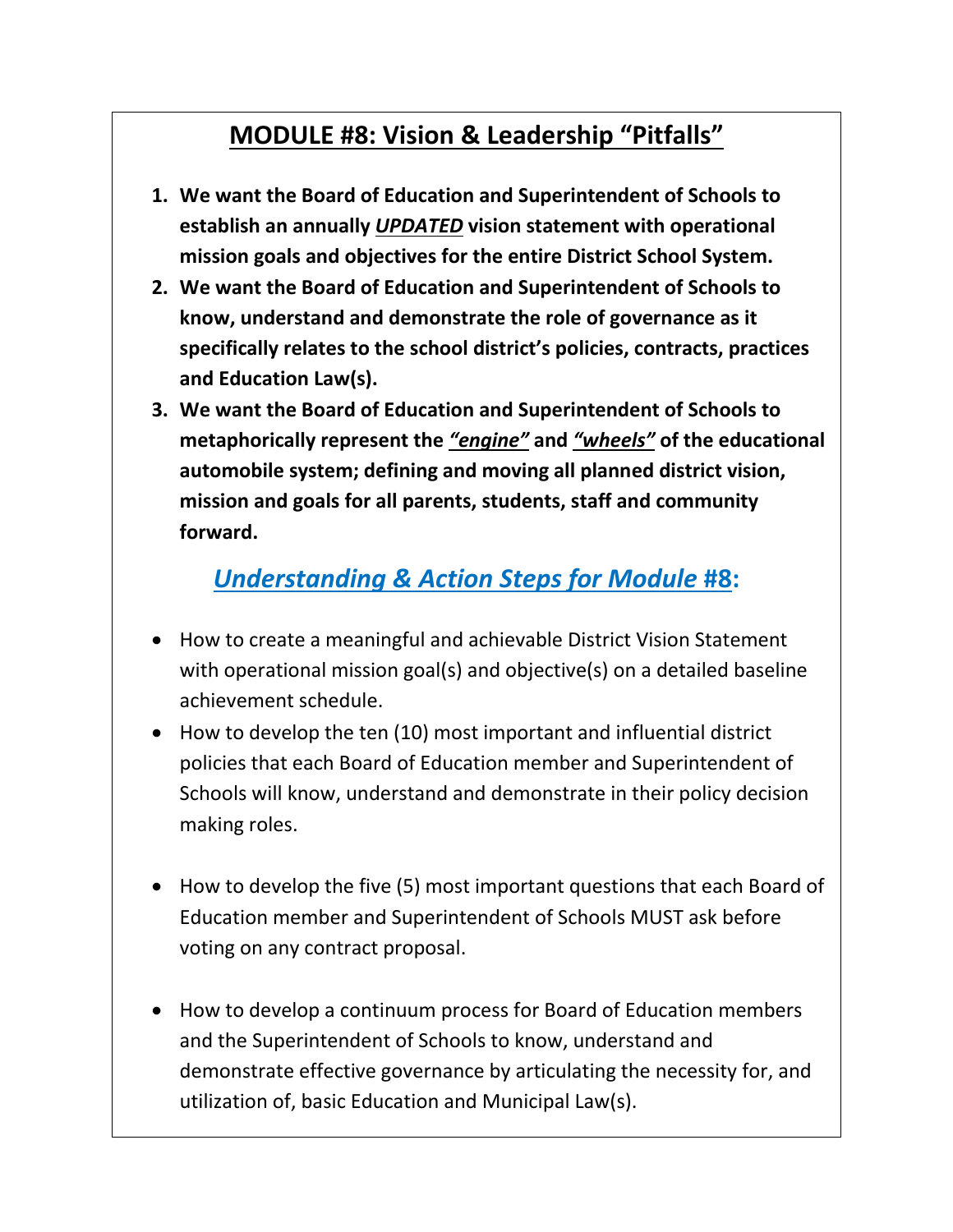# **How to avoid the following Board of Education and Superintendent of Schools** *"pitfalls"* **as a result of** *NOT* **operating as the** *"engine" and "wheels"* **of the governance body and district central office:**

- A lack of knowledge and understanding of District Policies, Education and Municipal Law(s).
- A voting majority of the Board of Education *NOT* following District Policies, Education and Municipal Law(s).
- A lack of knowledge and understanding of the governance role of the Board of Education by District Policies, Education and Municipal Law(s).
- Not knowing or understanding the role of the Superintendent of Schools by Contract, District Policies, Education and Municipal law(s).
- Discounting and dismissing the voting minority of the Board's opinions at public and private meetings of the total Board of Education.
- The Superintendent of Schools *NOT* knowing and understanding their role by District Policies, Education and Municipal Law(s).
- The Board disallowing the Superintendent of Schools position opinions.
- The Superintendent of Schools *NOT* affording Administrators the opportunity to object to their position opinions.
- Discouraging parents, teachers, staff, students and community from meaningful stakeholder involvement in all district-wide decision making processes.
- *NOT* demonstrating an authentic care and concern for administrators, teachers, staff, students and parents.
- *Expired* Union Contracts with no deadline for resolution.
- *NOT* affording tax payers a meaningful and continuous role and voice in the decision making of how district funds are spent.
- *NOT* televising all Board of Education district events on local television.
- Promoting propaganda, insignificant statistics and unimportant information in board meetings and on the district's website.
- *NOT* creating and sustaining an independent Citizen Advisory Committee that reports directly to the Board of Education.
- *NOT* televising Board of Education meetings on local television channels.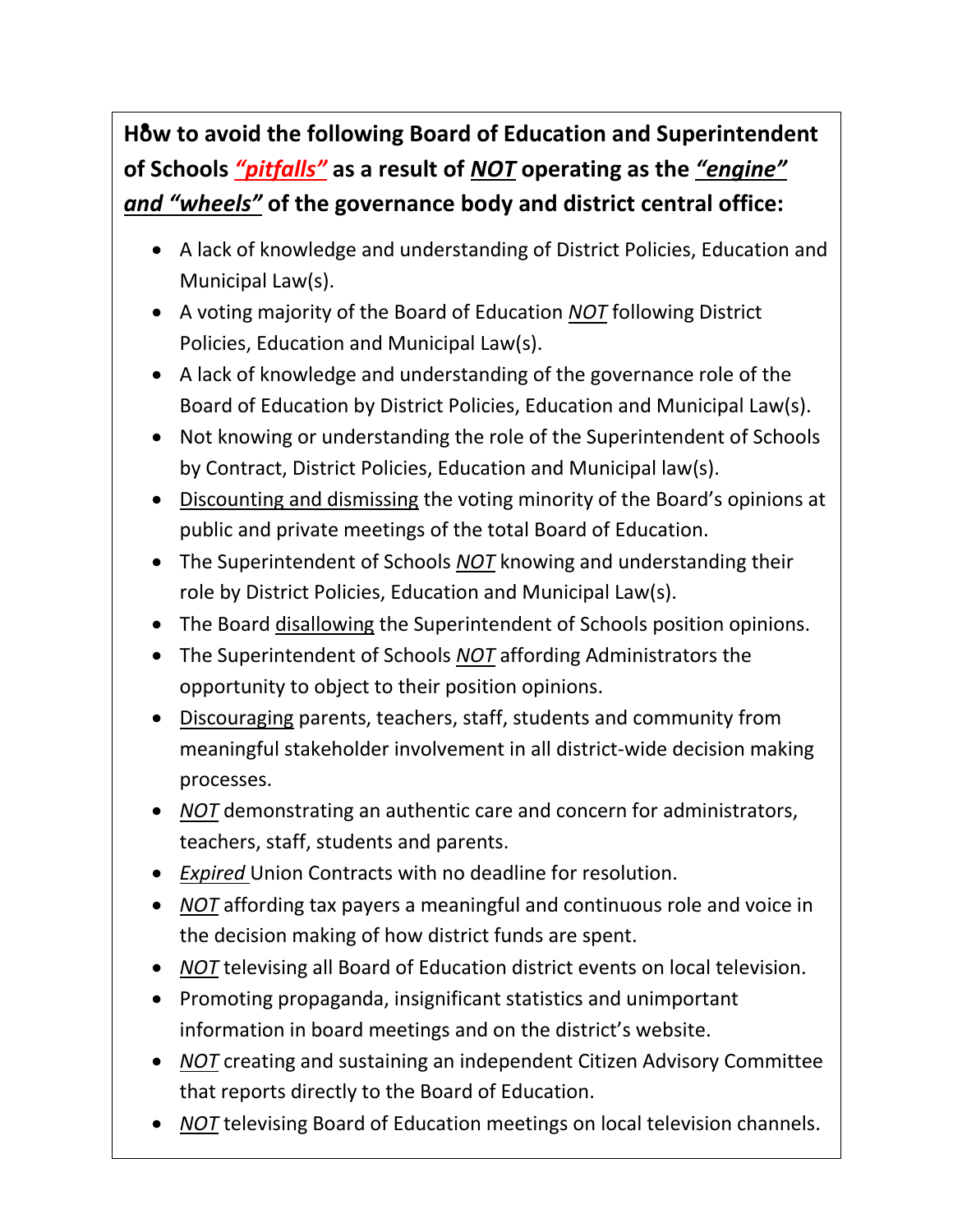#### **MODULE #9: Mandatory Citizen & Parent Advisory**

**We want an independent Citizens and Parents Advisory Committee with the Superintendent of Schools and Assistant Superintendents participating as mandatory members to advise the Board of Education of concern(s) to be studied with possible solutions. Additionally, we want to study and analyze the factual data reasoning of present district program(s) successes as well as to offer new sustainable program(s) innovations to benefit the district and school buildings.**

# **Understanding & Action Steps for Module #9:**

- Why a Board of Education should approve an independent Citizen and Parents Advisory Committee (C.P.A.C.)?
- How to create meaningful and sustainable consensus work with C.P.A.C. involvement on planned vision and mission of the district.
- How to create District Program Advocates through C.P.A.C. to share and promote district successes.
- How to create district ownership and appropriate problem solving through C.P.A.C.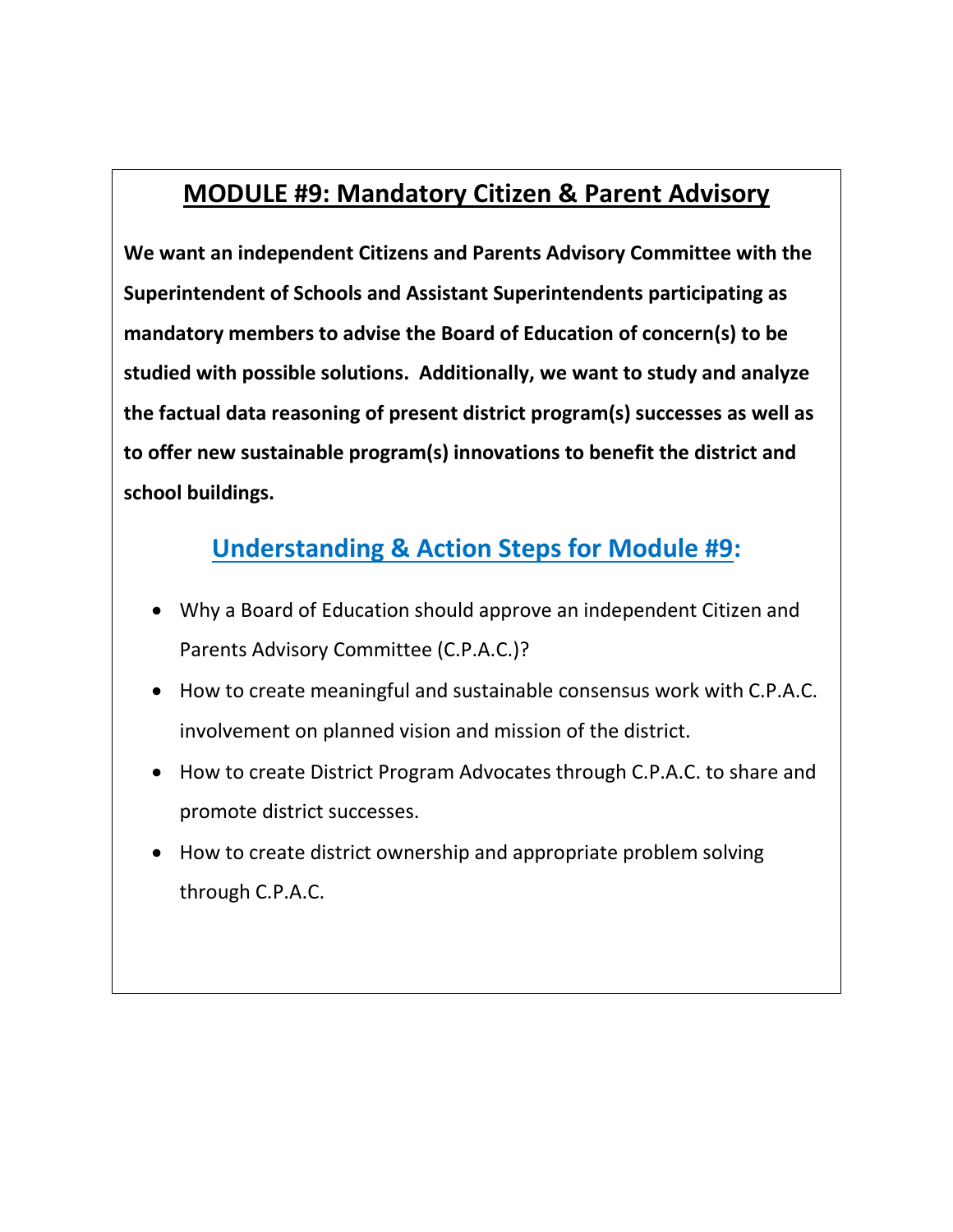### **MODULE #10: Mandatory Parent Teacher Association**

**We want 100% of Parents, 100% of Teachers and 100% of Administrators registered as members in each School Building's Parent Teacher Association with a 70% membership attendance rate at each monthly PTA meeting.**

### **Understanding & Action Steps for Module #10:**

- How to create meaningful, sustainable, and valued Parental and Teacher involvement and a minimum of 90% active participation in the building level Parent/Teacher Association.
- How to have parents register at central registration.
- How to register parents in the classroom.
- How to get parents registered from home.
- How to get teachers and administrators registered at the building level.
- How to get the Superintendent and Central Office Administrators registered.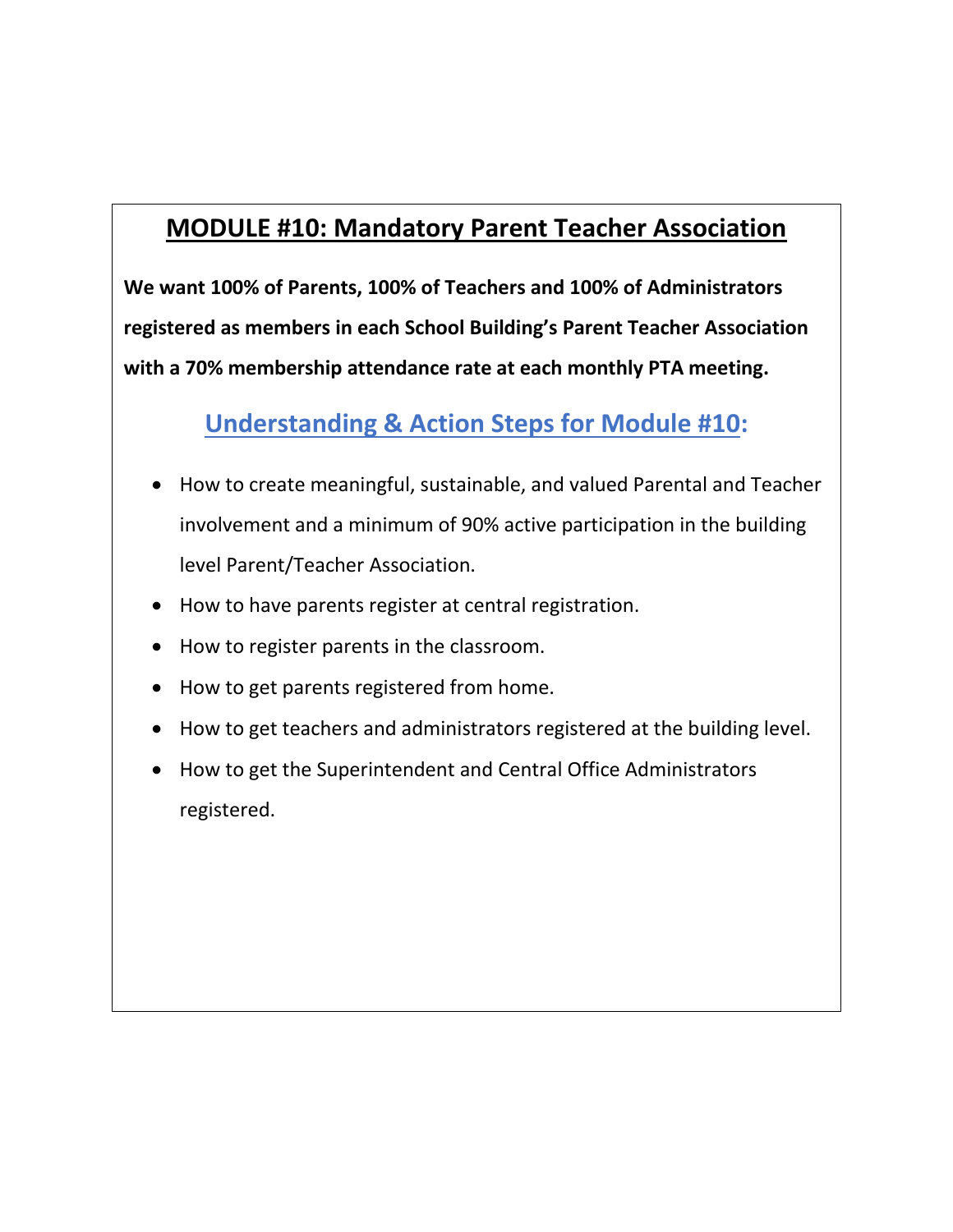## **MODULE #11: Mandatory C.B.O. Relationships**

**We want each School building meaningfully engaged with a minimum of ten (10) Community Based Organizations with defined sustainable "action programs" to help achieve specifically planned mission activities. Some may include the following: An Employment Opportunities Directory, Family Healthcare Education, Humanities in the Arts Programs, Justice Advocacy Programs, Civic Programs, and Compassion Development Programs for all stakeholders.**

#### **Understanding & Action Steps for Module #11:**

- How to build a district-wide Community Based Organization(s) contact list.
- How to create an introductory letter for all district C.B.O.'s.
- How to create meaningful and shared district vision and mission with  $C.B.O's.$
- How to identify district personnel contacts for C.B.O.'s.
- How to invite C.B.O.'s into the district and buildings to help achieve planned goal(s) and objective(s).
- How to invite other community assets to share in mission and help achieve district and building goal(s) and objective(s).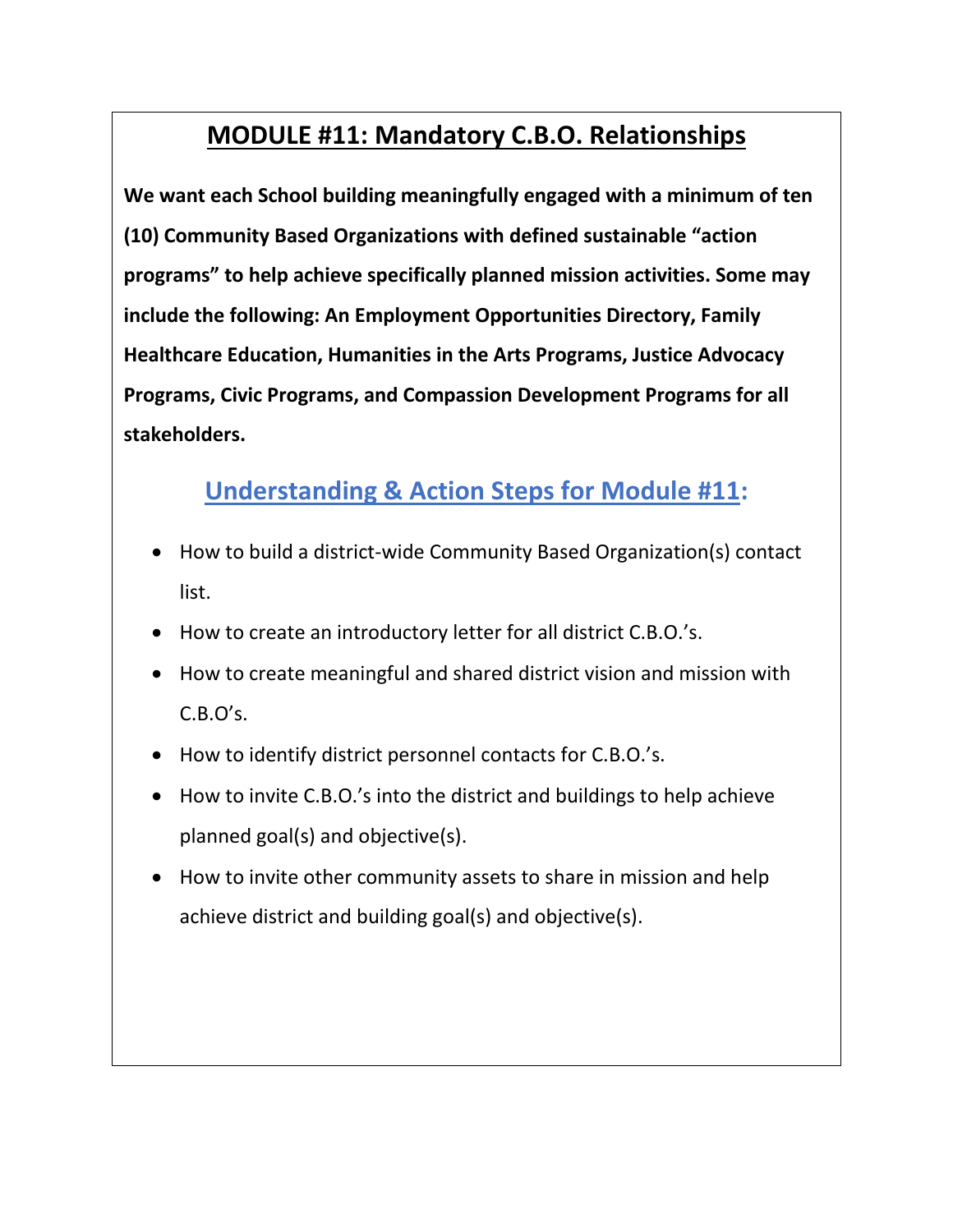#### **MODULE #12: Mandatory 100 Colleges Engaged**

- **1. We want a minimum of 100 local and online Colleges to meaningfully engage grades K-12 to create a sustainable "vision and mission College and Career mandate" for the district and building levels.**
- **2. We want parents, students and teachers to know, understand and demonstrate within the classroom and at home the essential nonnegotiable commitment(s) to academic prowess and civic responsibilities to graduate from a four year college and/or advanced career post high school technical training program.**

### **Understanding & Action Steps for Module #12:**

- How to solicit 100 local and on-line Colleges with specific contacts.
- How to engage and build meaningful productive financial relationships with all local Colleges with specific contacts.
- How to have all parents, students and teachers visit over 50 Colleges annually with no cost.
- How to have parents, students and teachers visit Colleges quarterly and during the summer months.
- How to have all related College visitations and most tuition attending cost paid for by the Colleges, Government, C.B.O.'s, and Civic Groups.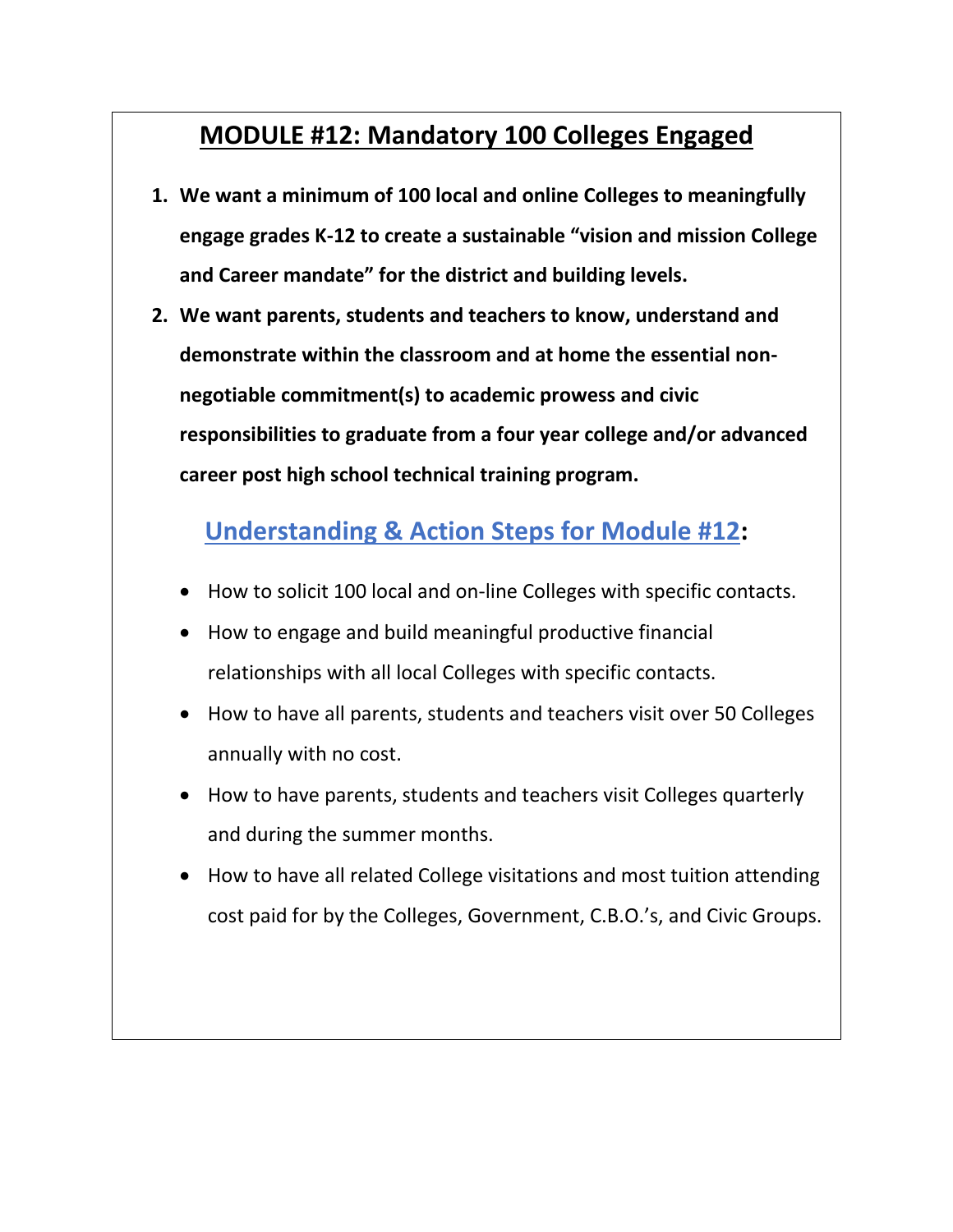#### **MODULE #13: Mandatory Career Development**

 **We want each building meaningfully engaged in planned aligned sustainable programs in "Career Development Activities" with at least three (3) local Corporate Companies to benefit parents, students and staff.** 

#### **Understanding & Action Steps for Module #13:**

- How to create and sustain a career identification day for parents and students in grades k-12.
- How to create, sustain and engage a career study and analysis platform for parents, students, teachers and administrators.
- How to engage local businesses and civic organizations for parent employment and student internships.
- How to sustain the building level "Career Development Activities" with valued parent, staff, and student as well as community business volunteers.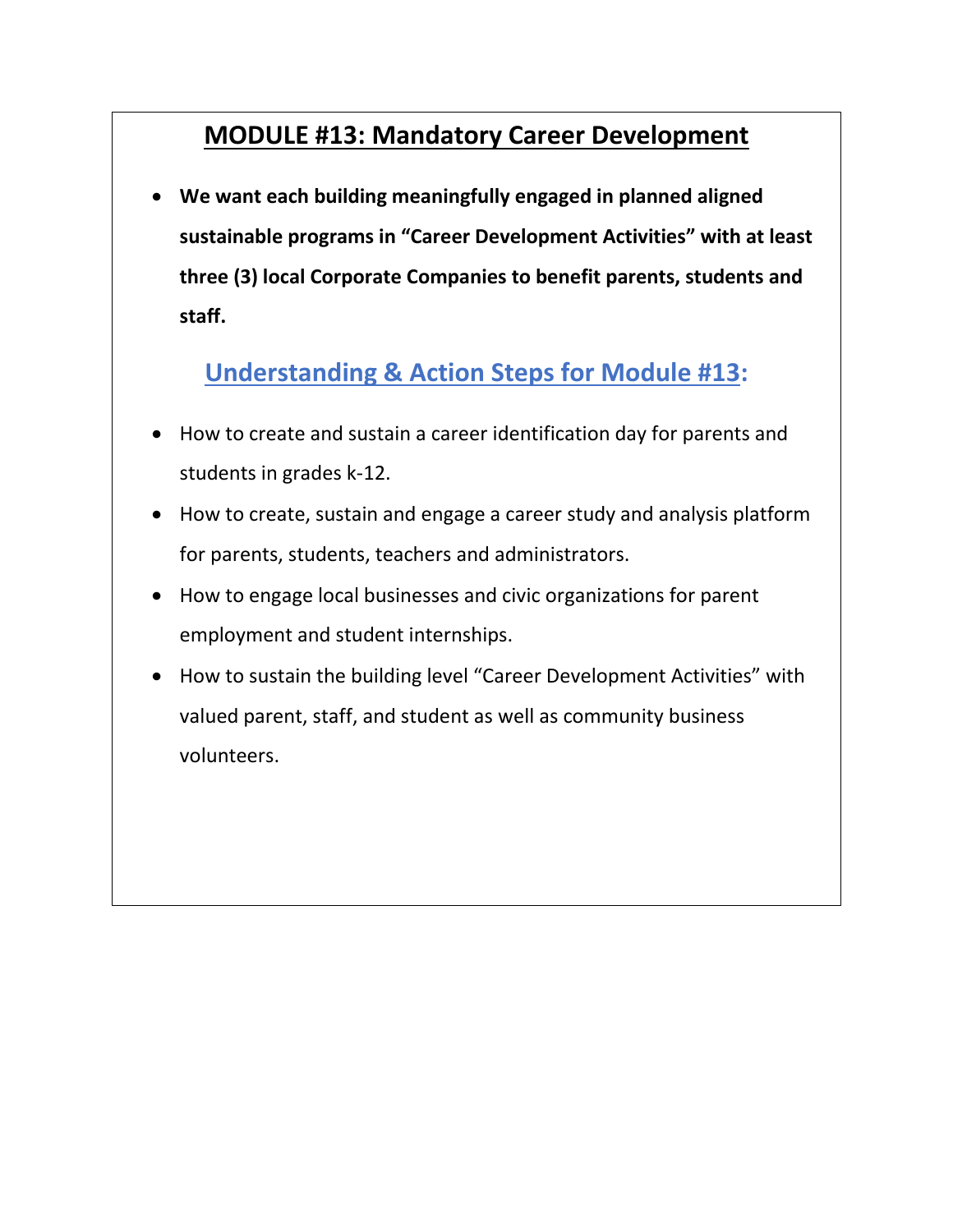## **Participant "Be the Light…" Outcomes:**

- **Participants will know, understand and demonstrate the six (6) principles of self-appreciation, self-actualization, emotional intelligence, quality interpersonal relationships, delayed-gratification, and selfdetermination.**
- **Participants will articulate and demonstrate clear strategies to create and sustain measurable growth in student academic performance, civic programming, empathetic citizenry development, and social justice understanding and advocacy.**
- **Participants will know and understand how to create parental ownership as "gasoline" productive involvement in the classroom and at home.**
- **Participants will understand the importance of utilizing data analysis, experiential knowledge and constructive "truth telling and seeking" to significantly increase in professional development.**
- **Participants will learn how to develop building level action teams to achieve building goals and objectives through evidentiary study and consensus.**
- **Participants will know, understand and demonstrate how to create symbiotic relationships with parents and students to achieve goals and objectives.**
- **Participants will deliberate on multi-grade grouping and engaging all students including special education students at their academic and skill abilities.**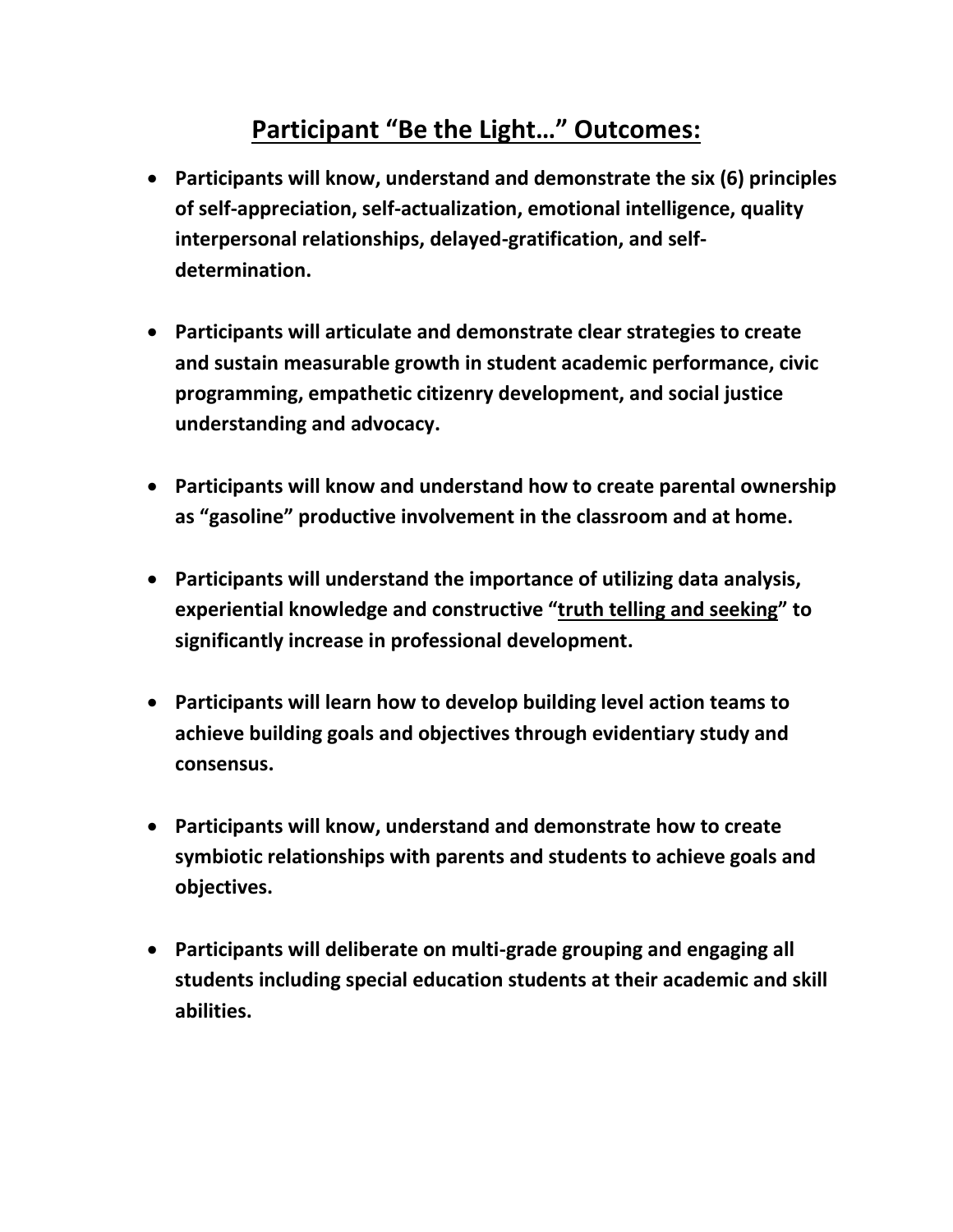- **Administrator Participants will deliberate on shifting leadership by title to "oil-lubricant" leadership and how to avoid the daily "pitfalls."**
- **Board of Education and Superintendent Participants will know, understand and demonstrate the importance of an** *UPDATED* **annual district vision statement with operational mission goals and objectives.**
- **Board of Education and Superintendent Participants will articulate and deliberate on the role of governance as it directly relates to district policies, contracts, practices and education and municipal law(s). The byproduct of which will be a Board member "Oath of Appropriate Governance Operations Agreement" to be signed by each Board of Education member at a public meeting of the board and placed in the official record for future reference and reminder if necessary.**
- **Board of Education and Superintendent Participants will know and understand how their roles metaphorically represent the "engine" and "wheels" of the entire district system.**
- **Board of Education and Superintendent Participants will know and understand the invaluable importance of an** *independent* **Citizens Advisory Committee that reports directly to the Board.**
- **Participants will know, understand and demonstrate how to achieve 100% parent, teacher and administrator membership registration and 70% or more attendance at each meeting.**
- **Participants will know how to engage at least 10 Community Based Organizations through "action programs" in their schools and classrooms.**